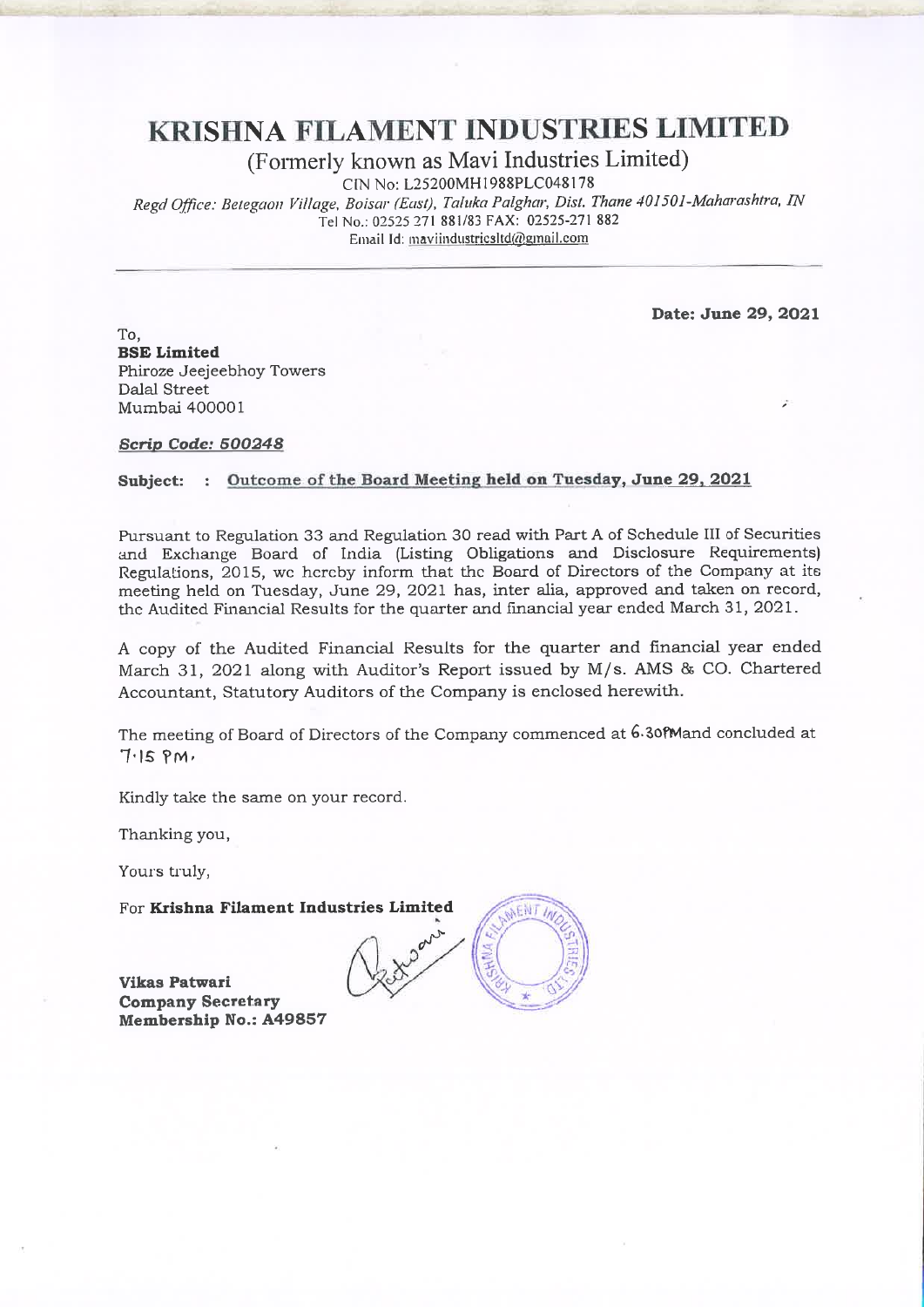#### **KRISHNA FILAMENT INDUSTRIES LIMITED** (Formerly known as MAVI INDUSTRIES LIMITED)

### Reg. Office: Betegaon Village, Boisar (East), Dist. Palghar - 401 501

CIN NO.L25200MH1988PLC048178 Email ID: maviindustriesItd@gmail.com Tel: 02525-271881

Statement of Audited Financial Results for the Quarter and Year ended 31st March, 2021

|                                                                                    |                                                                |                          |                |                                 | (Rs. In lakhs)               |
|------------------------------------------------------------------------------------|----------------------------------------------------------------|--------------------------|----------------|---------------------------------|------------------------------|
| Particulars                                                                        | <b>Quarter Ended</b><br>31.03.2021<br>31.12.2020<br>31.03.2020 |                          |                | <b>Year Ended</b><br>31.03.2021 |                              |
|                                                                                    | Audited                                                        | <b>Unaudited</b>         | <b>Audited</b> | Audited                         | 31.03.2020<br><b>Audited</b> |
| 1. Income                                                                          |                                                                |                          |                |                                 |                              |
| a. Revenue from operations                                                         | ÷,                                                             | ÷,                       | E.             | $\frac{1}{2}$                   |                              |
| b. Other Income                                                                    | $\sim$                                                         | a)                       | 0.44           |                                 | 4.61                         |
| <b>Total Income</b>                                                                | ×                                                              | ÷,                       | 0.44           | ۰                               | 4.61                         |
| 2. Expenses                                                                        |                                                                |                          |                |                                 |                              |
| a. Cost of Materials consumed                                                      | ٠                                                              | $\overline{\phantom{a}}$ |                | ¥,                              |                              |
| b. Purchase of stock-in-trade                                                      |                                                                |                          |                | ۰                               |                              |
| c. Change in Inventories of finished goods, work-in-progress and<br>stock in trade |                                                                |                          |                | ۰                               |                              |
| d. Employee benefit expense                                                        | 0.30                                                           | 0.05                     |                | 0.35                            | 0.10                         |
| e. Finance Cost                                                                    |                                                                |                          |                |                                 |                              |
| f. Depreciation & amortisation expense                                             |                                                                |                          |                |                                 |                              |
| g. Other Expenses                                                                  | 23.23                                                          | 5.78                     | 2.42           | 31.96                           | 18.09                        |
| Total Expenses (a to g)                                                            | 23.53                                                          | 5.83                     | 2.42           | 32.31                           | 18.19                        |
| 3. Profit / (Loss) before exceptional items and tax (1-2)                          | (23.53)                                                        | (5.83)                   | (1.98)         | (32.31)                         | (13.58)                      |
| 4. Exceptional Items                                                               |                                                                |                          |                |                                 |                              |
| 5. Profit / (Loss) before tax (3-4)                                                | (23.53)                                                        | (5.83)                   | (1.98)         | (32.31)                         | (13.58)                      |
| 6. Tax expense (including Deferred Tax)                                            |                                                                |                          |                | (2.50)                          |                              |
| 7. Net Profit / (Loss) after tax (5-6)                                             | (23.53)                                                        | (5.83)                   | (1.98)         | (29.81)                         | (13.58)                      |
| 8. Extra ordinary items (net of tax expense)                                       |                                                                |                          |                |                                 |                              |
| 9. Net Profit / (Loss) for the period / year after tax (7-8)                       | (23.53)                                                        | (5.83)                   | (1.98)         | (29.81)                         | (13.58)                      |
| 10. Other Comprehensive Income                                                     |                                                                |                          |                |                                 |                              |
| Items that will not be reclassified into Profit or Loss                            |                                                                |                          |                |                                 |                              |
| Other Comprehensive Income (Net of tax)                                            |                                                                |                          |                |                                 |                              |
| 11. Total Comprehensive Income for the year (after tax)                            | (23.53)                                                        | (5.83)                   | (1.98)         | (29.81)                         | (13.58)                      |
| $(9+10)$                                                                           |                                                                |                          |                |                                 |                              |
| 12. Paid-up Equity Share Capital (Face Value of Rs. 10/-                           | 778.63                                                         | 778.63                   | 778.63         | 778.63                          | 778.63                       |
| each                                                                               |                                                                |                          |                |                                 |                              |
| 13. Other Equity excluding Revaluation reserve as per                              | (1,061.10)                                                     |                          | (1,031.30)     | (1,061.10)                      | (1,031.30)                   |
| <b>Balance Sheet</b>                                                               |                                                                |                          |                |                                 |                              |
| 14. Earnings per share of Rs. 10/- each *                                          |                                                                |                          |                |                                 |                              |
| (a) Basic                                                                          | (0.30)                                                         | (0.07)                   | (0.03)         | (0.38)                          | (0.17)                       |
| (b) Diluted                                                                        | (0.30)                                                         | (0.07)                   | (0.03)         | (0.38)                          | (0.17)                       |
| * EPS for interim period is not annualised                                         |                                                                |                          |                |                                 |                              |
| See accompanying note to the Financial Results                                     |                                                                |                          |                |                                 |                              |

Date :- June 29, 2021 Place :- Boisar



**By Order of Board**  $\overline{\bullet}$  $V$  $He$  $ab$ Director  $(DIN: 06668979)$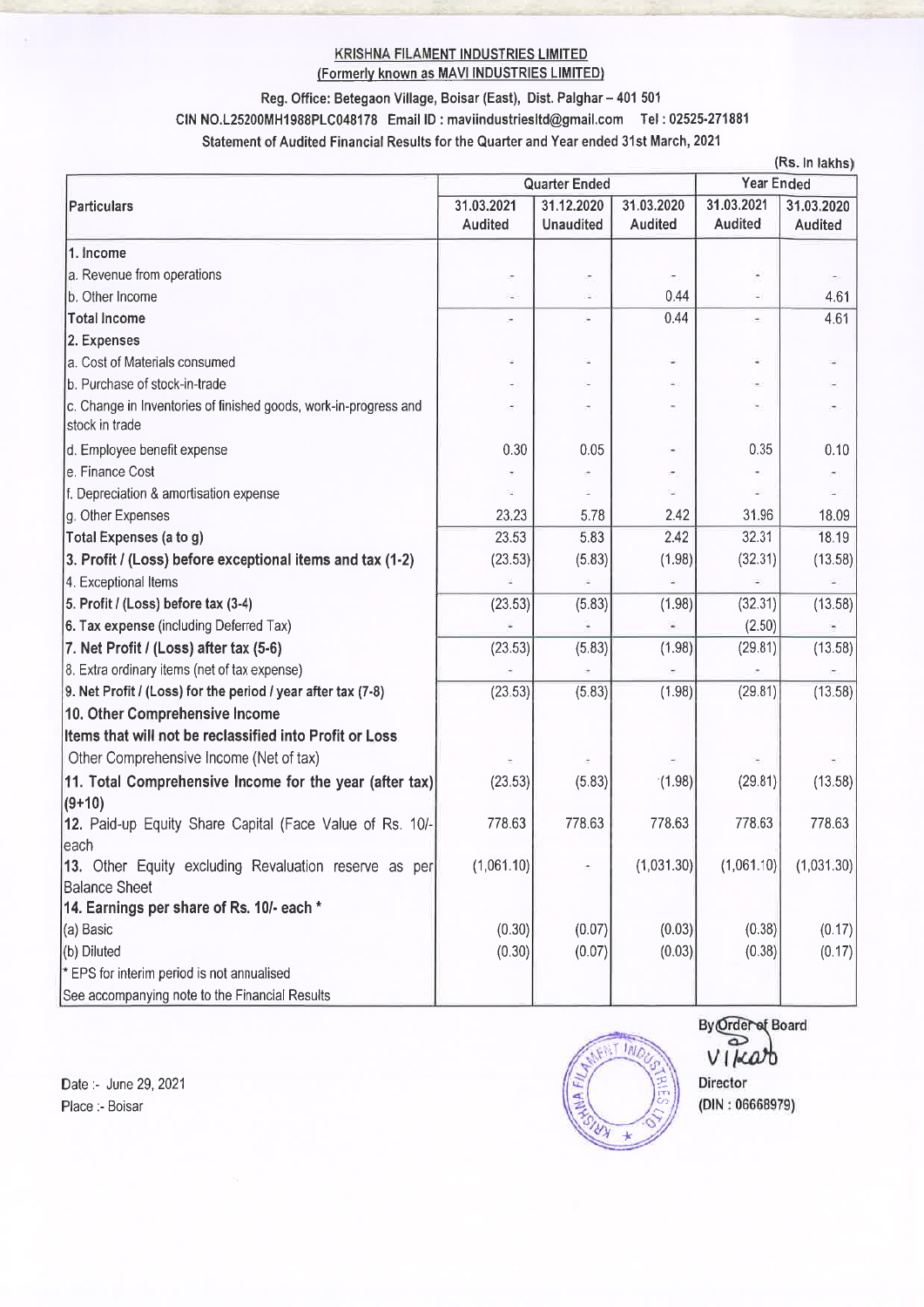# **KRISHNA FILAMENT INDUSTRIES LIMITED Statement of Assets & Liabilities**

|                                                                |                     | (Rs. In lakhs)      |  |
|----------------------------------------------------------------|---------------------|---------------------|--|
| <b>Particulars</b>                                             | As at<br>31.03.2021 | As at<br>31.03.2020 |  |
|                                                                | (Audited)           | (Audited)           |  |
| <b>ASSETS</b>                                                  |                     |                     |  |
| <b>Non-current assets</b>                                      |                     |                     |  |
| Property, Plant and Equipment                                  | 31.25               | 34.25               |  |
| <b>Financial Assets</b>                                        |                     |                     |  |
| Investments                                                    | 0.38                | 0.38                |  |
| <b>Others</b>                                                  | 37.33               | 37.33               |  |
|                                                                |                     |                     |  |
| <b>Total Non - Current Assets</b>                              | 68.96               | 71.96               |  |
|                                                                |                     |                     |  |
| <b>Current assets</b><br><b>Financial Assets</b>               |                     |                     |  |
|                                                                | 1.89                | 10.67               |  |
| Cash and Cash Equivalents<br><b>Other Financial Assets</b>     | 1.36                | 1.36                |  |
| <b>Other Current Assets</b>                                    |                     |                     |  |
| <b>Total Current Assets</b>                                    | 3.25                | 12.03               |  |
|                                                                |                     |                     |  |
| <b>Total Assets</b>                                            | 72.21               | 83.99               |  |
|                                                                |                     |                     |  |
| <b>EQUITY AND LIABILITIES</b>                                  |                     |                     |  |
| <b>Equity</b>                                                  |                     |                     |  |
| <b>Equity Share Capital</b>                                    | 778.63              | 778.63              |  |
| Other Equity<br><b>Equity attributable to Owners</b>           | (1,061.10)          | (1,031.29)          |  |
| Non Controlling Interest                                       | (282.47)            | (252.66)            |  |
| <b>Total Equity</b>                                            | (282.47)            | (252.66)            |  |
|                                                                |                     |                     |  |
| Liabilities                                                    |                     |                     |  |
| <b>Non-current liabilities</b><br><b>Financial Liabilities</b> |                     |                     |  |
| Borrowings                                                     | 284.65              | 284.65              |  |
| Deferred tax liabilities (Net)                                 | 0.41                | 0.41                |  |
| <b>Other Non Current Liabilities</b>                           | 3.45                | 3.45                |  |
| <b>Total Non - Current Liabilities</b>                         | 288.50              | 288.50              |  |
|                                                                |                     |                     |  |
| <b>Current liabilities</b>                                     |                     |                     |  |
| <b>Financial Liabilities</b>                                   |                     |                     |  |
| <b>Other Financial Liabilities</b>                             | 66.18               | 45.65               |  |
| Provisions                                                     |                     | 2.50                |  |
| <b>Total Current Liabilities</b>                               | 66.18               | 48.15               |  |
| <b>TOTAL EQUITY AND LIABILITIES</b>                            | 72.21               | 83.99               |  |

Date :- June 29, 2021 Place :- Boisar



VIKOOD Director

By Order of Board

 $(DIN: 06668979)$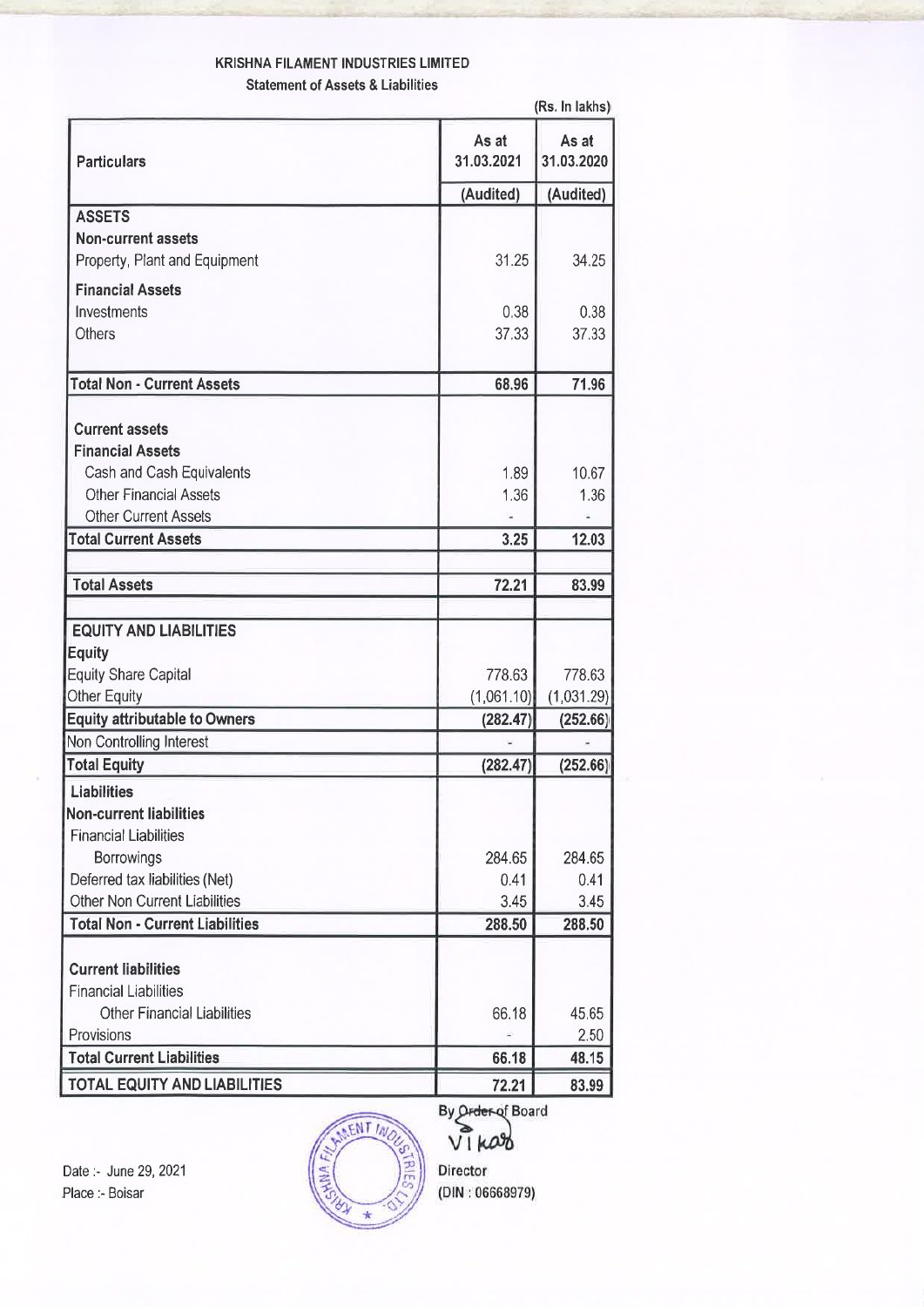# KRISHNA FILAMENT INDUSTRIES LIMITED

# Audited Cash Flow Statement for Year Ended 31st March, 2021

|                                                                | (Rs. In Lakhs)              |                             |  |
|----------------------------------------------------------------|-----------------------------|-----------------------------|--|
| <b>Particulars</b>                                             | Year ended<br>31-March-2021 | Year ended<br>31-March-2020 |  |
| A. CASH FLOW FROM OPERATING ACTIVITIES :                       |                             |                             |  |
| Net Profit / (Loss) Before Tax                                 | $-32.31$                    | $-13.58$                    |  |
| Add / (Less) : Adjustments for                                 |                             |                             |  |
| Dividend Income                                                |                             | $-0.01$                     |  |
| Profit on Sale of Investments                                  |                             | $-4.16$                     |  |
|                                                                | $-32.31$                    | $-17.76$                    |  |
| <b>Operating Loss Before Working Capital Changes</b>           | $-32.31$                    | $-17.76$                    |  |
| Add / (Less) : Adjustment for changes in working capital       |                             |                             |  |
| Increase / (Decrease) in other current financial assets        |                             |                             |  |
| Increase / (Decrease) in other non-current financial assets    |                             | 0.12                        |  |
| Increase / (Decrease) in other current financial liabilities   | 20.53                       | 10.37                       |  |
| <b>Cash Generated from Operations</b>                          | $-11.78$                    | $-7.27$                     |  |
| Add / (Less) : Direct Taxes Paid                               |                             | $\overline{\phantom{a}}$    |  |
| Net Cash Inflow / (Outflow) from Operating Activities (A)      | $-11.78$                    | $-7.27$                     |  |
| <b>B. Cash Flow from Investing Activities</b>                  |                             |                             |  |
| Cash generated from Sale of Leasehold Land                     | 3.00                        |                             |  |
| Dividend Income                                                |                             | 0.01                        |  |
| Sale of Investments                                            |                             | 4.16                        |  |
| Net Cash Inflow / (Outflow) from Investing Activities (B)      | 3.00                        | 4.17                        |  |
| <b>C. CASH FLOW FROM FINANCING ACTIVITIES</b>                  |                             |                             |  |
| Net Cash Inflow / (Outflow) from Financing Activities (C)      | ×                           | ۰                           |  |
| Net Increase / (Decrease) in Cash and Cash Equivalents (A+B+C) | $-8.78$                     | $-3.09$                     |  |
| Add: Cash and Cash Equivalents at the beginning of the period  | 10.67                       | 13.76                       |  |
| Cash and Cash Equivalents at the end of the period             | 1.89                        | 10.67                       |  |

Date :- June 29, 2021 Place :- Boisar



By Order of Board

VIKar

**Director**  $(DIN: 06668979)$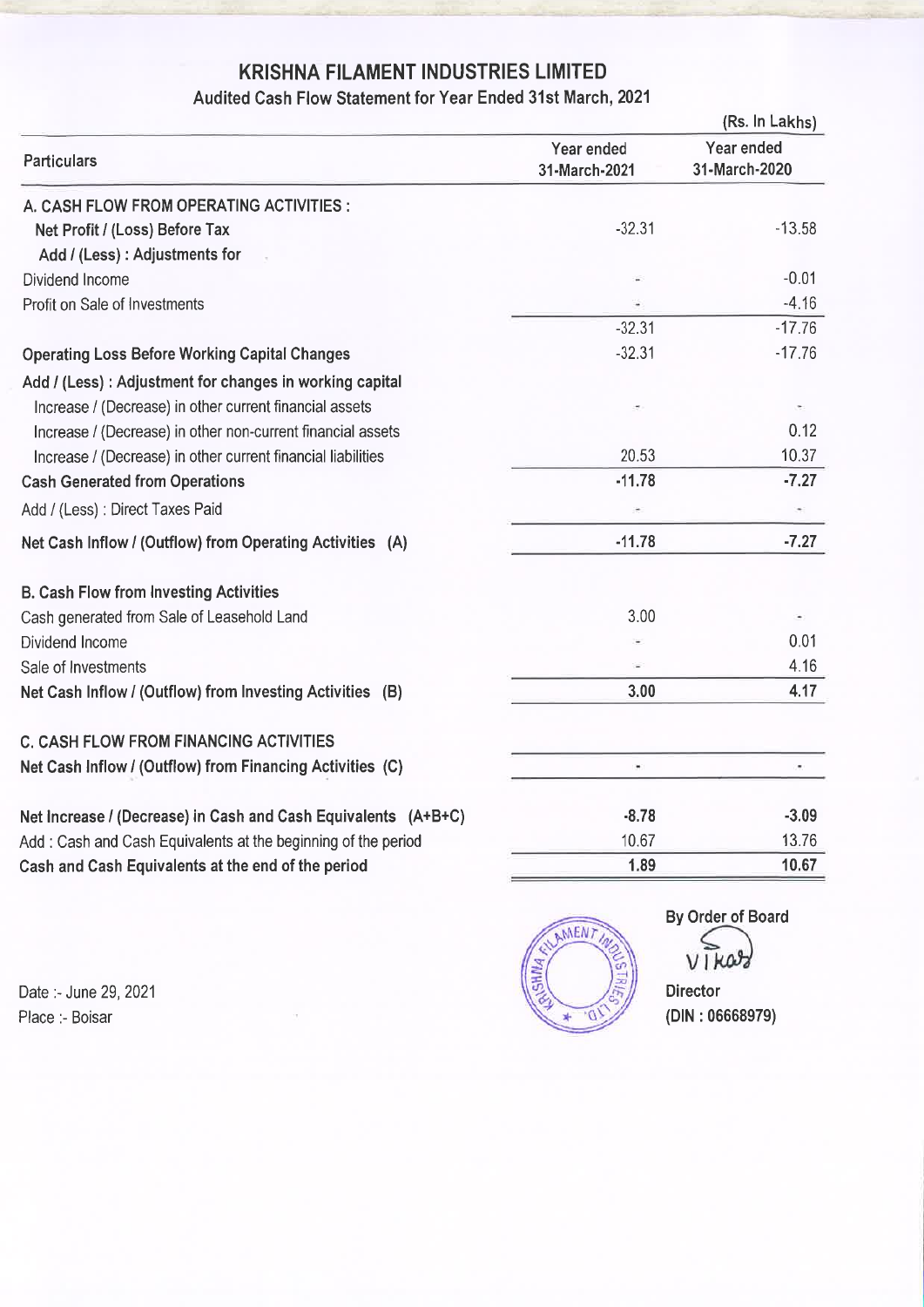# **KRISHNA FILAMENT INDUSTRIES LIMITED** (Formerly known as MAVI INDUSTRIES LIMITED)

Reg. Office: Betegaon Village, Boisar (East), Dist. Palghar -401 501 CIN NO.L25200MH1988PLC048178 Email ID: maviindustriesItd@gmail.com Tel: 02525-271881

#### Notes to the Financials Results:

- 1. The Audited Financial Results of the Company for the quarter / year ended March 31, 2021 have been reviewed by the Audit Committee and taken on record by the Board of Directors at its meeting held on 29<sup>th</sup> June, 2021.
- 2. This Statement has been prepared in accordance with the Companies (Indian Accounting Standard) Rules, 2015 (IND AS) & prescribed under section 133 of the Companies Act, 2013 and other recognized accounting practices and policies to the extent applicable.
- 3. Based on the guiding principles given in Ind AS-108 Operating Segment prescribed under Section 133 of the Companies Act, 2013 read with the relevant rules issued thereunder and other accounting principles accepted in India, the disclosure requirement of Ind AS - 108 in this regard are not applicable.
- 4. The figures of the last quarters ended March 31, 2021 and March 31, 2020 are the balancing figures between audited figures in respect of full financial years and the published year to date figures up to the third quarters of the respective financial years.
- 5. Comparative financial information have been regrouped and reclassified, wherever necessary, to correspond to figure of the current quarter / year ended.

Dated:- June 29, 2021 Place:- Boisar

For KRISHMA FILAMENT INDUSTRIES LIMITED

**Director** (DIN 06668979)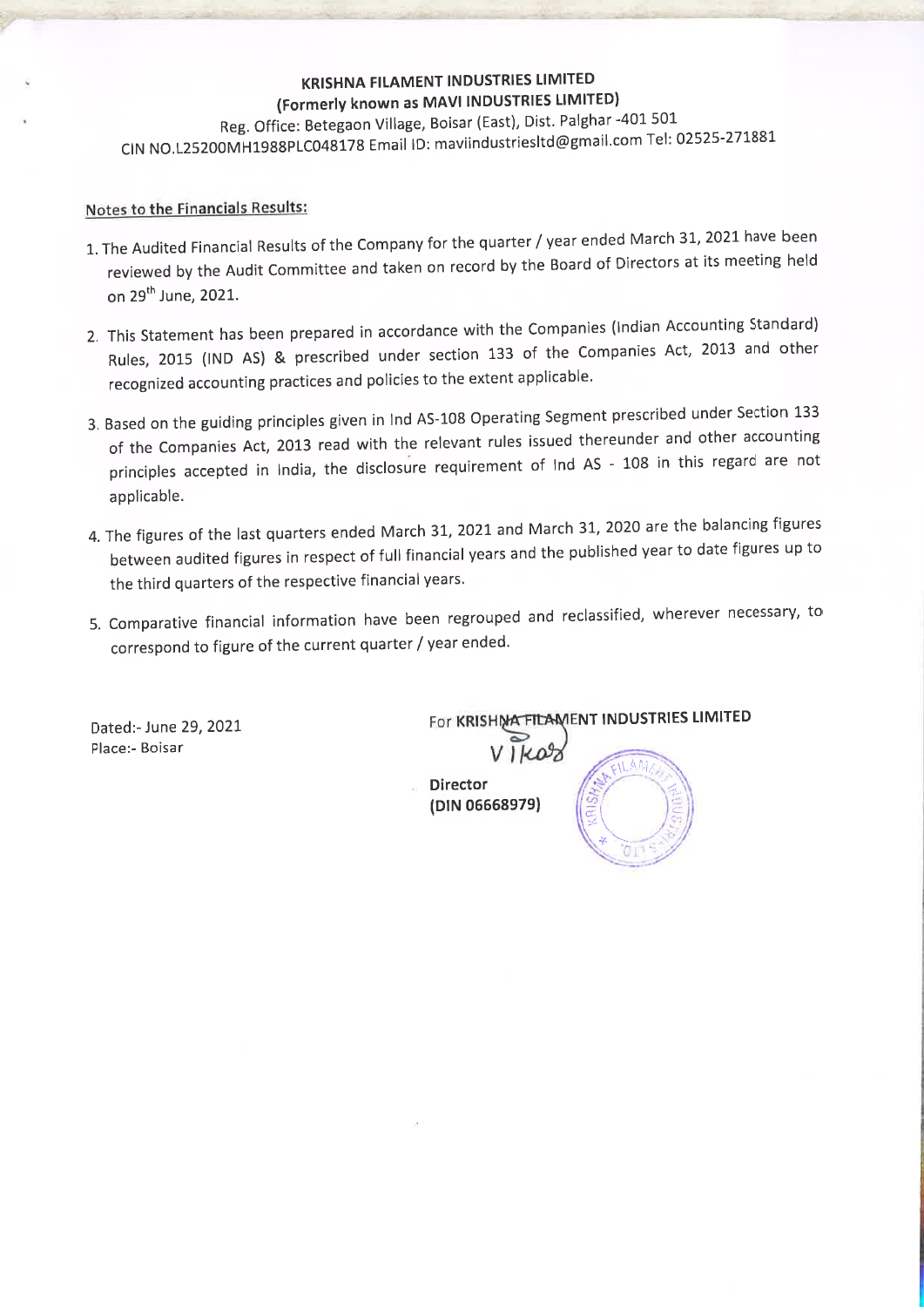

**Independent Auditor's Report (Unmodified Opinion) on Audited Quarter / Year Financial Results of the Company Pursuant to the Regulation 33 of the SEBI (Listing Obligations and Disclosure Requirements) Regulations, 2015** 

# **INDEPENDENT AUDITOR'S REPORT**

To Board of Directors **Krishna Filaments Industries Limited**

# **Opinion**

We have audited the accompanying financial results of Krishna Filaments Industries Limited for the quarter / year ended 31 March 2021 attached herewith, being submitted by the company pursuant to the requirement of Regulation 33 of the SEBI (Listing Obligations and Disclosure Requirements) Regulations, 2015, as amended (Listing Regulations').

In our opinion and to the best of our information and according to the explanations given to us these financial results:

- i) are presented in accordance with the requirements of Regulation 33 of the Listing Regulations in this regard; and
- ii) give a true and fair view in conformity with the recognition and measurement principles laid down in the applicable accounting standards and other accounting principles generally accepted in India of the net loss and other comprehensive income and other financial information for the quarter / year ended 31 March 2021.

# **Basis for Opinion**

We conducted our audit in accordance with the Standards on Auditing (SAs) specified under section 143(10) of the Companies Act, 2013 (the Act). Our responsibilities under those Standards are further described in the Auditor's Responsibilities for the Audit of the Financial Results section of our report. We are independent of the Company in accordance with the Code of Ethics issued by the Institute of Chartered Accountants of India together with the ethical requirements that are relevant to our audit of the financial results under the provisions of Companies Act, 2013 and the Rules thereunder, and we have fulfilled our other ethical responsibilities in accordance with these requirements and the Code of Ethics. We believe that the audit evidence we have obtained is sufficient and appropriate to provide a basis for our opinion.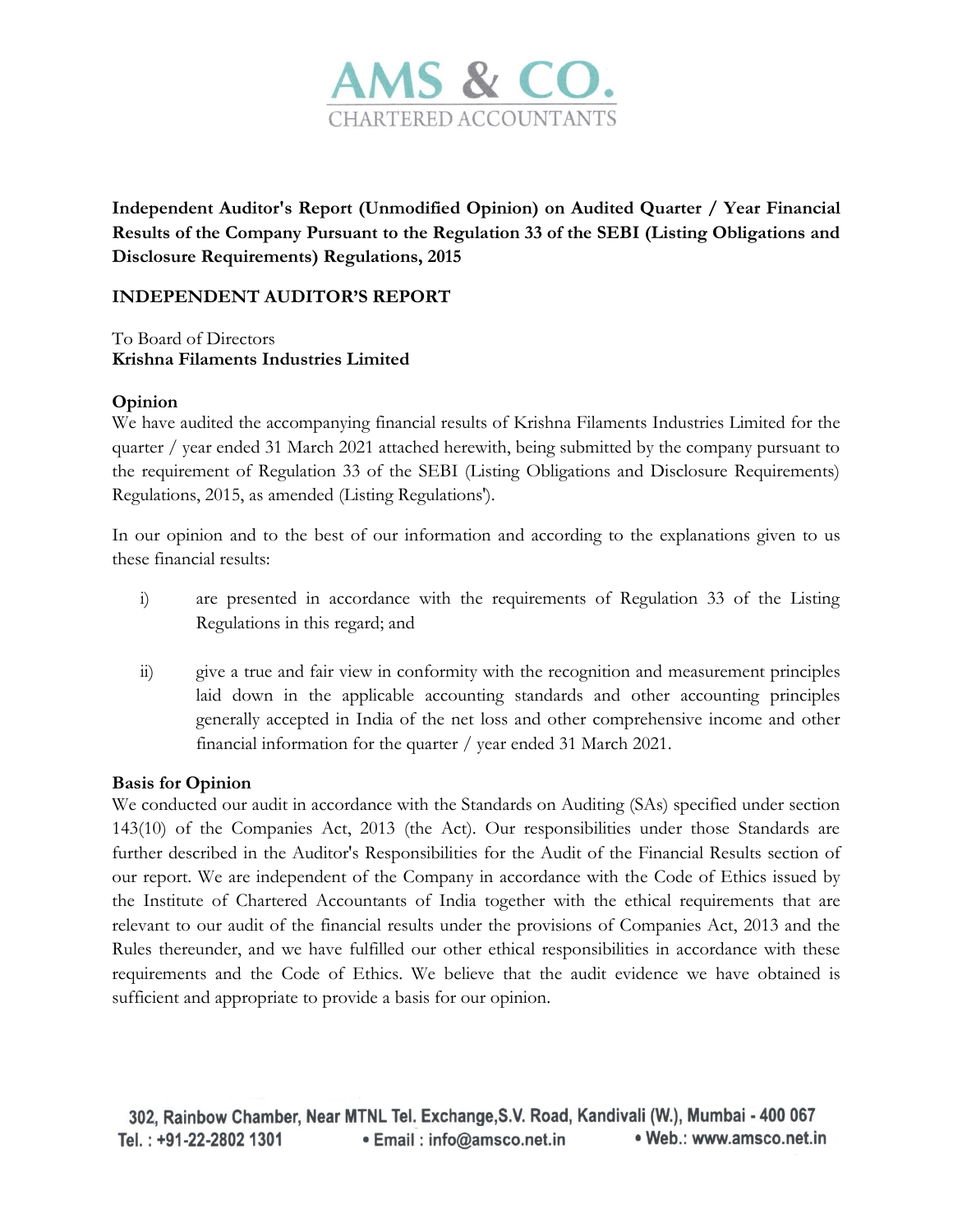

# **Management's Responsibilities for the Financial Results**

These quarterly financial results have been prepared on the basis of the interim financial statements. The Company's Board of Directors are responsible for the preparation of these financial results that give a true and fair view of the net loss and other comprehensive income and other financial information in accordance with the recognition and measurement principles laid down in Indian Accounting Standard 34 'Interim Financial Reporting prescribed under Section 133 of the Act read with relevant rules issued thereunder and other accounting principles generally accepted in India and in compliance with Regulation 33 of the Listing Regulations. This responsibility also includes maintenance of adequate accounting records in accordance with the provisions of the Act for safeguarding of the assets of the Company and for preventing and detecting frauds and other irregularities; selection and application of appropriate accounting policies· making judgments and estimates that are reasonable and prudent· and design, implementation and maintenance of adequate internal financial controls that were operating effectively for ensuring the accuracy and completeness of the accounting record relevant to the preparation and presentation of the financial result that give a true and fair view and are free from material misstatement, whether due to fraud or error. In preparing the financial results, the Board of Directors are responsible for assessing the Company's ability to continue as a going concern, disclosing as applicable matters related to going concern and using the going concern basis of accounting unless the Board of Directors either intends to liquidate the Company or to cease operations, or has no realistic alternative but to do so. The Board of Directors are also responsible for overseeing the Company's financial reporting process.

#### **Auditor's Responsibilities for the Audit of the Financial Results**

Our objectives are to obtain reasonable assurance about whether the financial results as a whole are free from material misstatement, whether due to fraud or error, and to issue an auditor's report that includes our opinion. Reasonable assurance is a high level of assurance, but is not a guarantee that an audit conducted in accordance with SAs will always detect a material misstatement when it exists. Misstatements can arise from fraud or error and are considered material if, individually or in the aggregate, they could reasonably be expected to influence the economic decisions of users taken on the basis of these financial results.

As part of an audit in accordance with SAs, we exercise professional judgment and maintain professional skepticism throughout the audit. We also:

 $\Box$  Identify and assess the risks of material misstatement of the financial results, whether due to fraud or error, design and perform audit procedures responsive to those risks, and obtain audit evidence that is sufficient and appropriate to provide a basis for our opinion. The risk of not detecting a material misstatement resulting from fraud is higher than for one resulting from error, as fraud may involve collusion, forgery, intentional omissions, misrepresentations, or the override of internal control.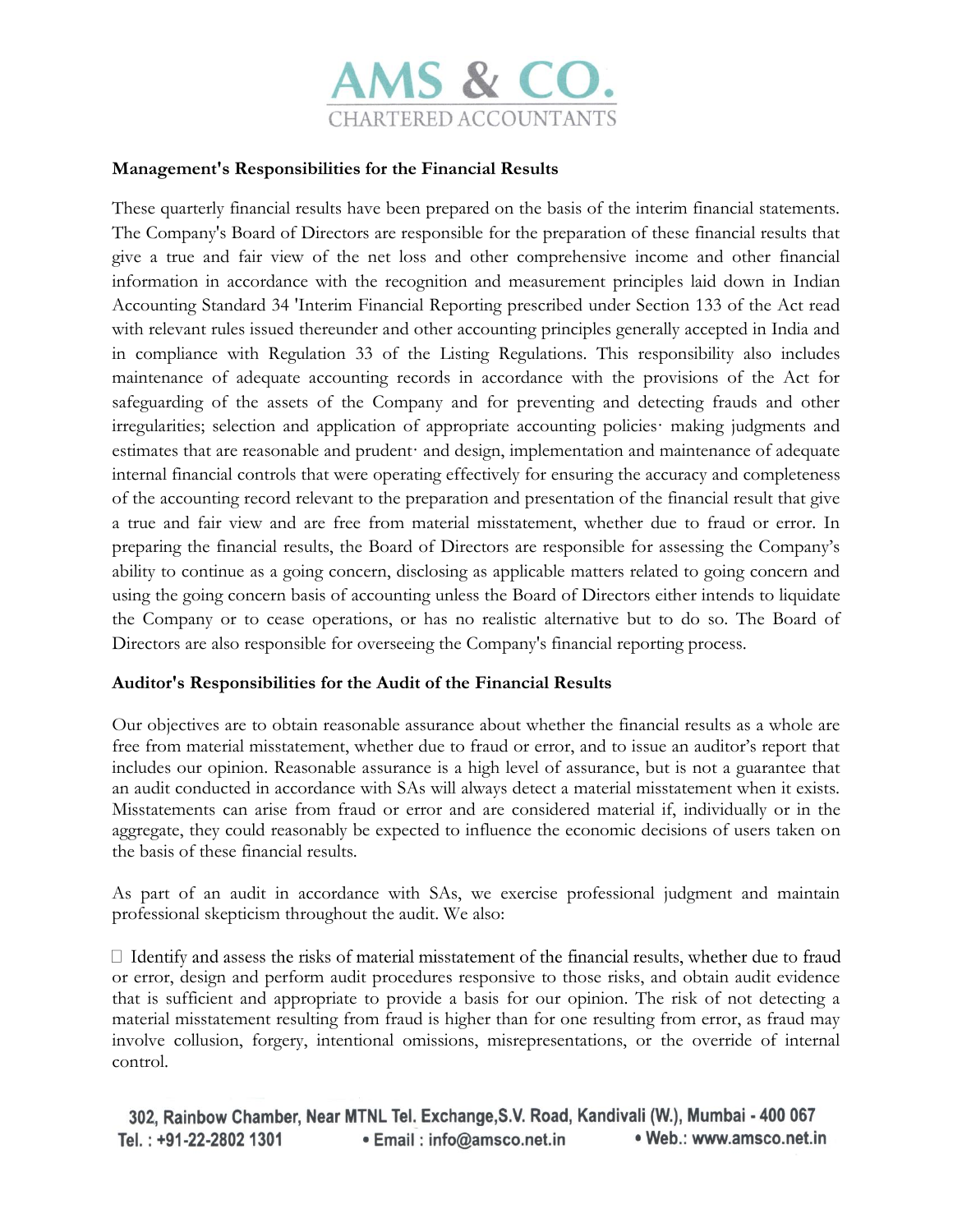

 $\Box$  Obtain an understanding of internal control relevant to the audit in order to design audit procedures that are appropriate in the circumstances, but not for the purpose of expressing an opinion on the effectiveness of the company's internal control.

 $\Box$  Evaluate the appropriateness of accounting policies used and the reasonableness of accounting estimates and related disclosures made by the Board of Directors.

 $\Box$  Conclude on the appropriateness of the Board of Directors' use of the going concern basis of accounting and, based on the audit evidence obtained, whether a material uncertainty exists related to events or conditions that may cast significant doubt on the Company's ability to continue as a going concern. If we conclude that a material uncertainty exists, we are required to draw attention in our auditor's report to the related disclosures in the financial results or, if such disclosures are inadequate, to modify our opinion. Our conclusions are based on the audit evidence obtained up to the date of our auditor's report. However, future events or conditions may cause the Company to cease to continue as a going concern.

 $\Box$  Evaluate the overall presentation, structure and content of the financial results, including the disclosures, and whether the financial results represent the underlying transactions and events in a manner that achieves fair presentation.

We communicate with those charged with governance regarding, among other matters, the planned scope and timing of the audit and significant audit findings, including any significant deficiencies in internal control that we identify during our audit.

We also provide those charged with governance with a statement that we have complied with relevant ethical requirements regarding independence, and to communicate with them all relationships and other matters that may reasonably be thought to bear on our independence, and where applicable, related safeguards.

**For A M S & Co.,**  Chartered Accountants **ICAI Firm Registration No.: 130878W**



**Ashok Puri** Partner **Membership Number: 128996**

# **UDIN: 21128996AAAAIE2021**

Place: Mumbai Date: 29<sup>th</sup> June, 2021

302, Rainbow Chamber, Near MTNL Tel. Exchange, S.V. Road, Kandivali (W.), Mumbai - 400 067 Tel.: +91-22-2802 1301 . Web.: www.amsco.net.in • Email: info@amsco.net.in